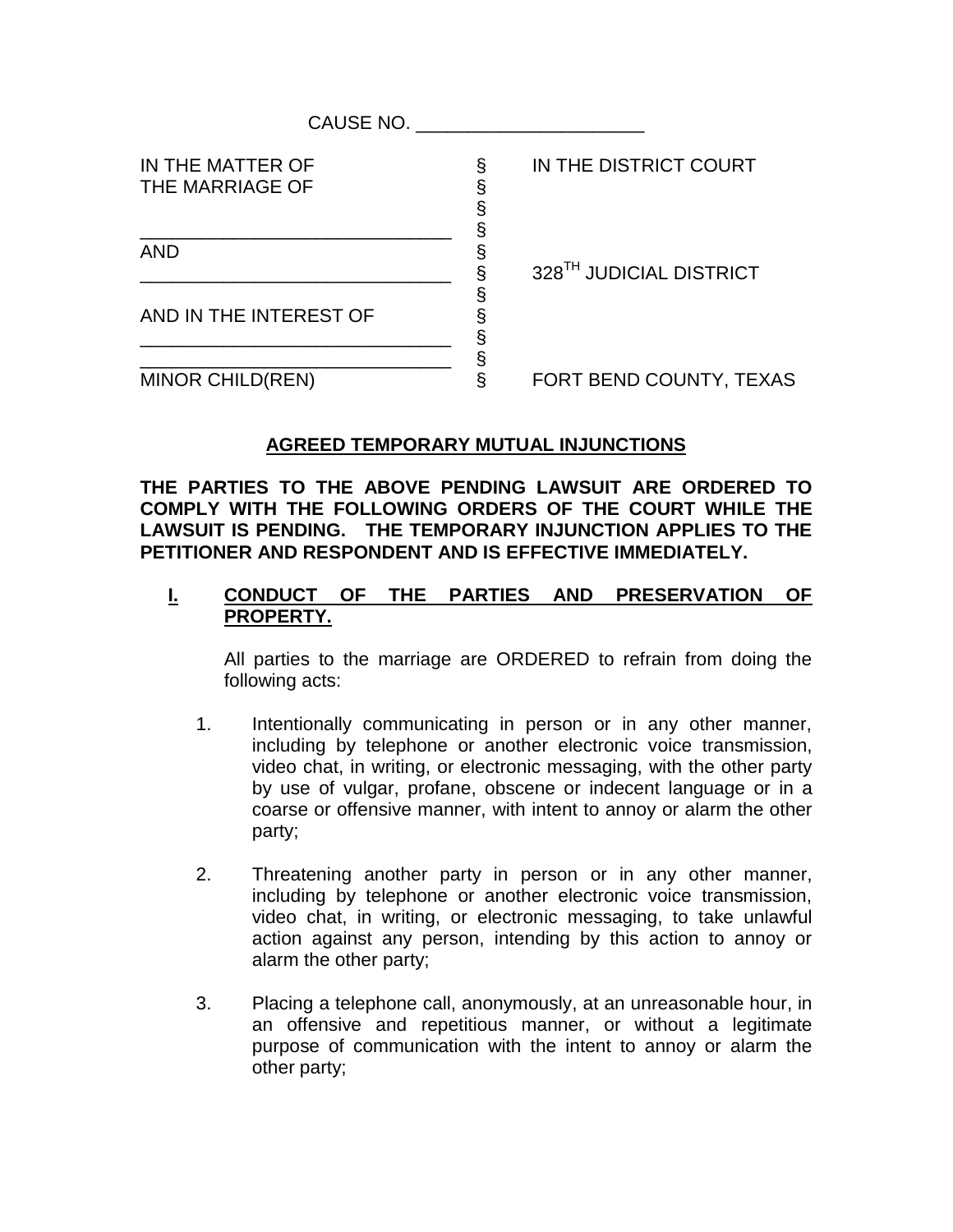- 4. Intentionally, knowingly, or recklessly causing bodily injury to the other party or to a child of either party;
- 5. Threatening the other party or a child of either party with imminent bodily injury;
- 6. Intentionally, knowingly, or recklessly destroying, removing, concealing, encumbering, transferring or otherwise harming or reducing the value of the property of the parties or either party with intent to obstruct the authority of the court to order a division of the estate of the parties in a manner that the court deems just and right, having due regard for the rights of each party and any children of the marriage;
- 7. Intentionally falsifying a writing or record, including an electronic record, relating to the property of either party;
- 8. Intentionally misrepresenting or refusing to disclose to the other party or to the court, on proper request, the existence, amount or location of any tangible or intellectual property of the parties or either party, including electronically stored or recorded information;
- 9. Intentionally or knowingly damaging or destroying the tangible or intellectual property of the parties or either party, including electronically stored or recorded information;
- 10. Intentionally or knowingly tampering with the tangible or intellectual property of the parties or either party, including electronically stored or recorded information, and causing pecuniary loss or substantial inconvenience to the other party;
- 11. Except as authorized by the court:
	- A. Selling, transferring, assigning, mortgaging, encumbering, or in any other manner alienating any of the property of the parties or either party, regardless of whether the property is: (i) personal property, real property, or intellectual property, or (ii) separate or community property;
	- B. Incurring any debt, other than legal expenses in connection with the suit for dissolution of marriage;
	- C. Withdrawing money from any checking or savings account in a financial institution for any purpose;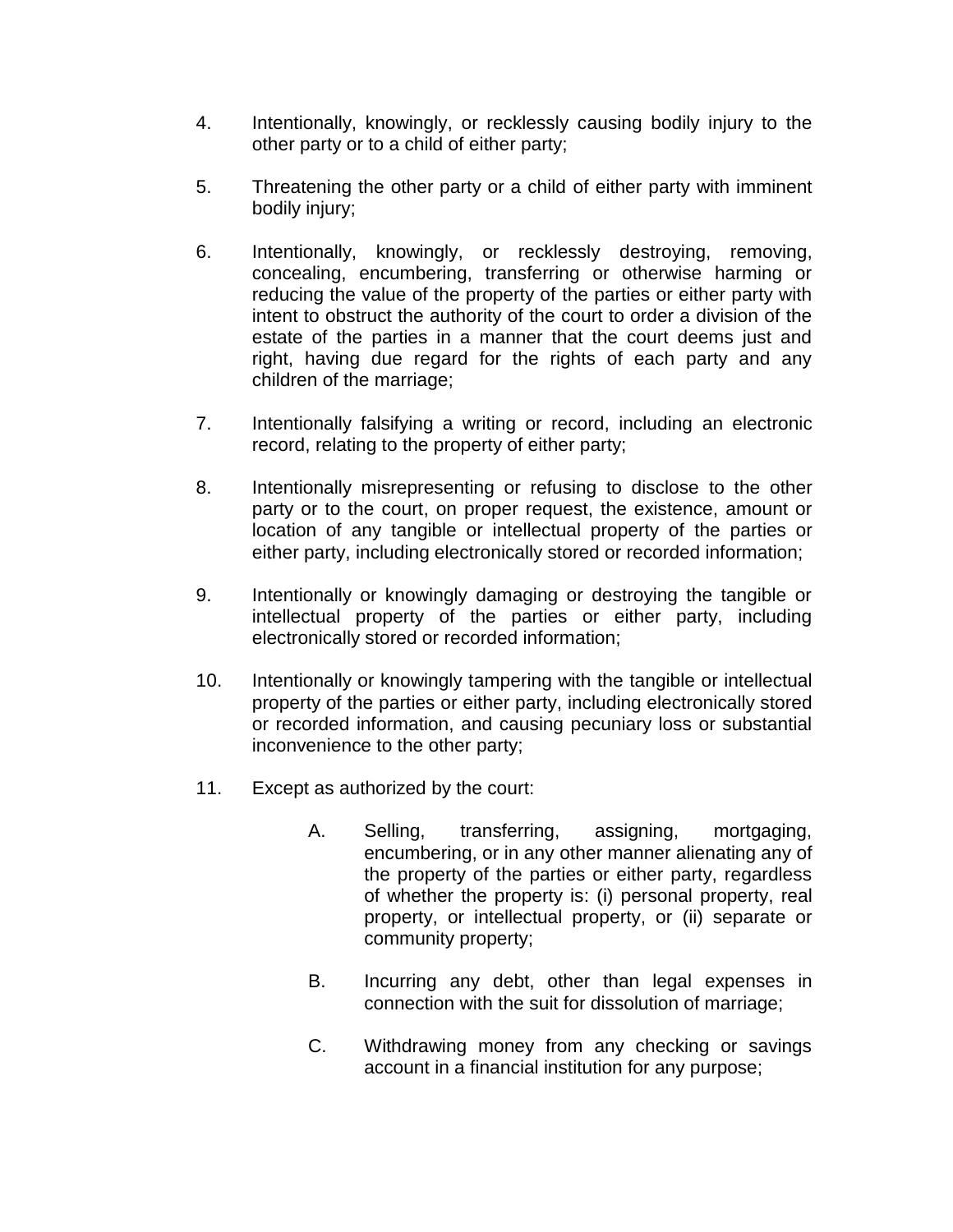- D. Spending any money in either party's possession or subject to either party's control for any purpose;
- E. Withdrawing or borrowing money in any manner for any purpose from a retirement, profit-sharing, pension, death, or other employee benefit plan, employee savings plan, individual retirement account, or Keogh account of either part; or
- F. Withdrawing or borrowing in any manner all or any part of the cash surrender value of a life insurance policy on the life of either party or a child of the parties;
- 12. Entering any safe-deposit box in the name of or subject to the control of the parties or either party, whether individually or jointly with others:
- 13. Changing or in any manner altering the beneficiary designation on any life insurance policy on the life of either party or a child of the parties;
- 14. Canceling, altering, failing to renew or pay premiums on, or in any manner affecting the level of coverage that existed at the time the suit was filed of any life, casualty, automobile, or health insurance policy insuring the parties' property or persons, including a child of the parties;
- 15. Opening or diverting mail or email or any other electronic communication addressed to the other party;
- 16. Signing or endorsing the other party's name on any negotiable instrument, check or draft, including a tax refund, insurance payment, and dividend, or attempting to negotiate any negotiable instrument payable to the other party without the personal signature of the other party;
- 17. Taking any action to terminate or limit credit or charge credit cards in the name of the other party;
- 18. Discontinuing or reducing the withholding for federal income taxes from either party's wages or salary;
- 19. Destroying, disposing of, or altering any financial records of the parties, including a canceled check, deposit clip, and other records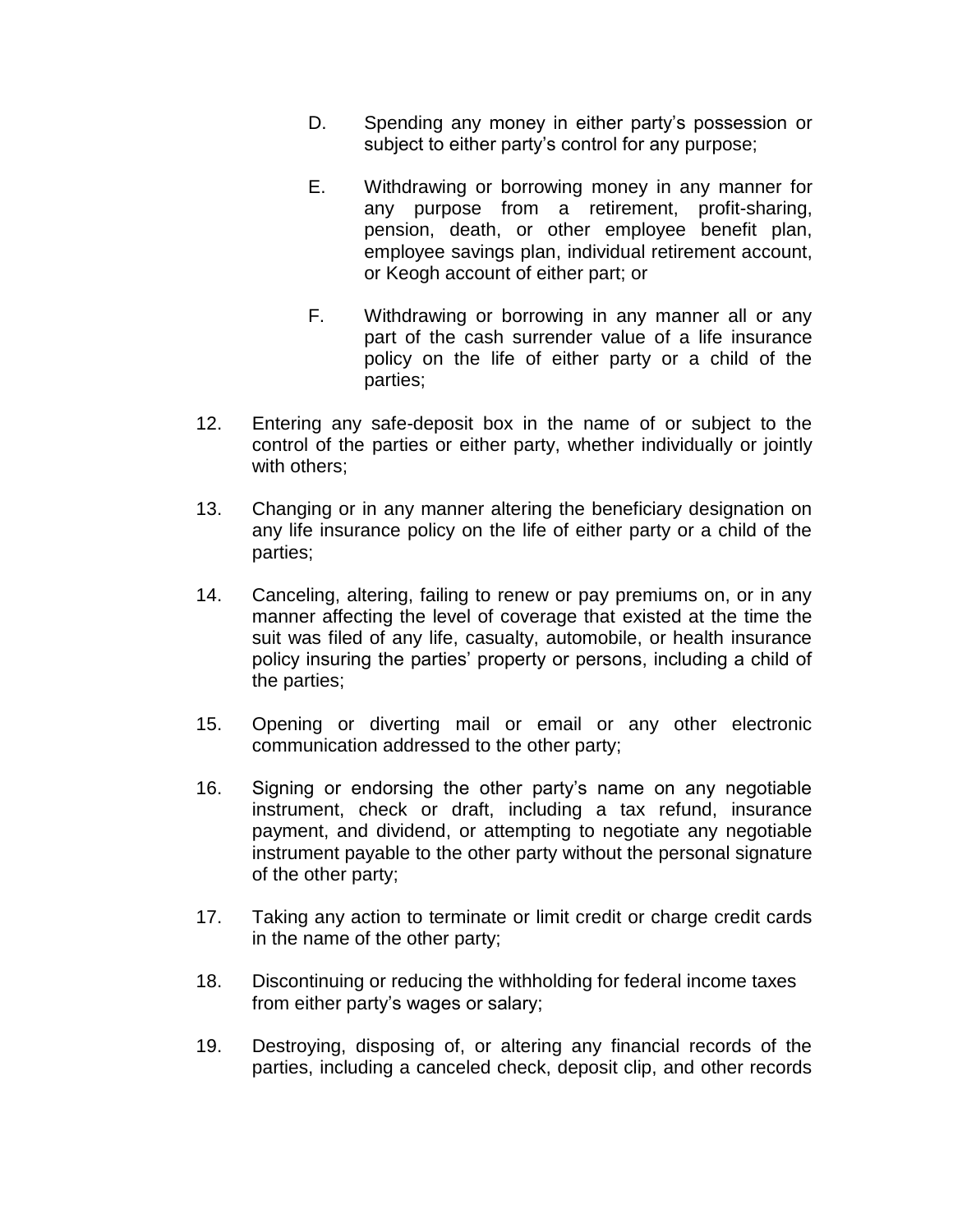from a financial institution, a record of credit purchases or cash advances, a tax return, and a financial statement;

- 20. Destroying, disposing of, or altering any email, text message, video message, or chat message or other electronic data or electronically stored information relevant to the subject matter of the suit for dissolution of marriage, regardless of whether the information is stored on a hard drive, in a removable storage device, in cloud storage, or in another electronic storage medium;
- 21. Modifying, changing, or altering the native format or metadata of any electronic data or electronically stored information relevant to the subject matter of the suit for dissolution of marriage, regardless of whether the information is stored on a hard drive, in a removable storage device, in cloud storage, or in another electronic storage medium;
- 22. Deleting any data or content from any social network profile used or created by either party or a child of the parties;
- 23. Using any password or personal identification number to gain access to the other party's email account, bank account social media account, or any other electronic account;
- 24. Terminating or in any manner affecting the service of water, electricity, gas, telephone, cable television, or any other contractual service, including security, pest control, landscaping or yard maintenance at the residence of either party, or in any manner attempting to withdraw any deposit paid in connection with any of those services;
- 25. Excluding the other party from the use and enjoyment of a specifically identified residence of the other party; or
- 26. Entering, operating, or exercising control over a motor vehicle in the possession of the other party.

## **II. SPECIFIC AUTHORIZATIONS IN DIVORCE CASE.**

All parties to the marriage are specifically authorized to do the following:

1. To engage in acts reasonable and necessary to conduct each party's usual business and occupation.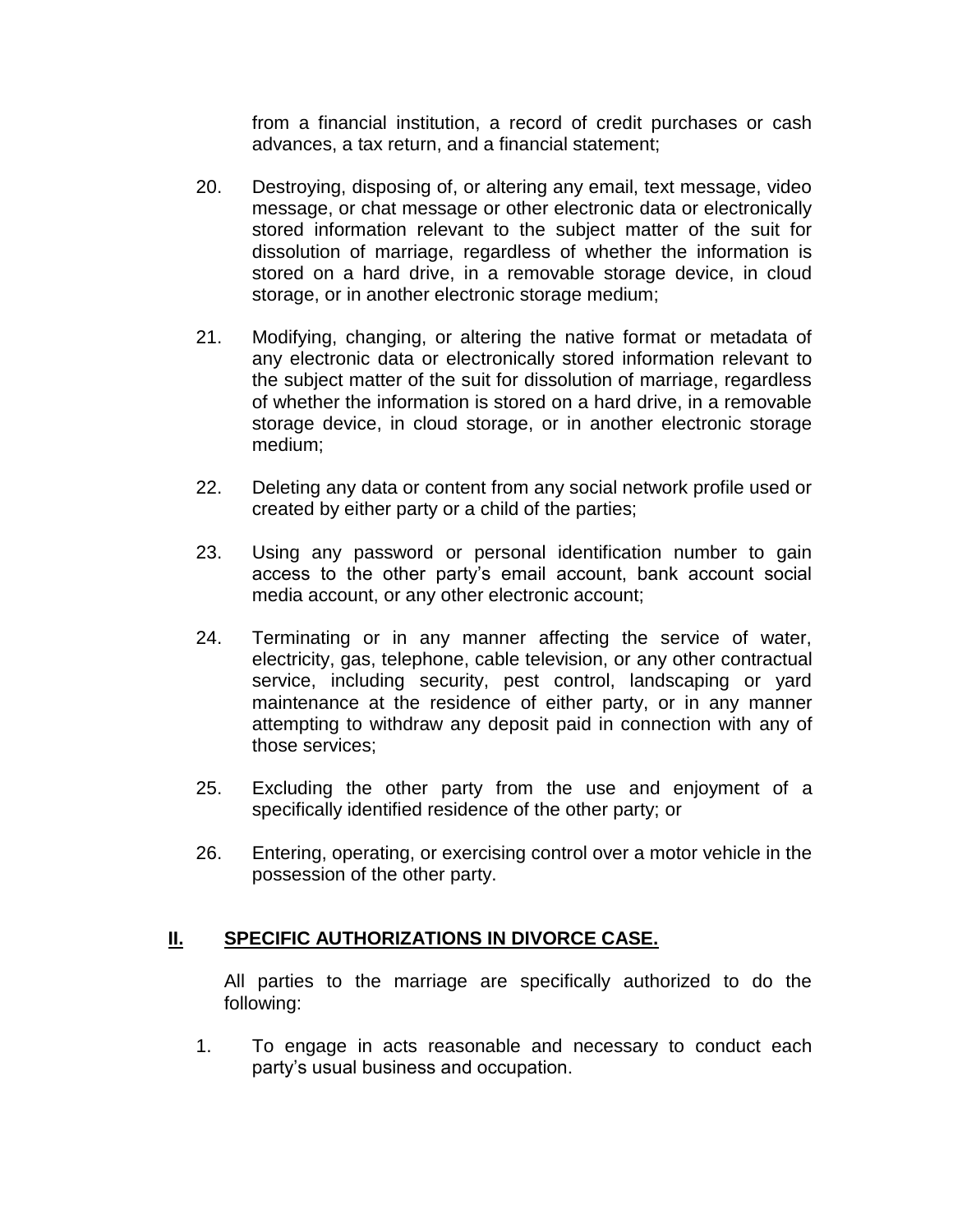- 2. To make expenditures and incur indebtedness for reasonable and necessary attorney's fees and expenses in connection with this suit.
- 3. To make expenditures and incur indebtedness for reasonable and necessary living expenses.

## **III. NO DISRUPTION OF A CHILD WHO IS THE SUBJECT OF THIS CASE.**

All parties are ORDERED to refrain from doing the following acts concerning any child who is the subject of a case without a written agreement of all parties or an order of the Court:

- 1. Removing a child from the State of Texas for the purpose of changing the residence of the child or evading the jurisdiction of the Court, acting directly or in concert with others.
- 2. Disrupting or withdrawing a child from the enrollment in school or day-care facility where a child is presently enrolled.
- 3. Hiding or secreting a child from the other parent or changing the child's current place of abode.
- 4. Disturbing the peace of the child or the other party.
- 5. Making disparaging remarks regarding the other party or the other party's family in the presence or within the hearing of a child.
- 6. Consuming illegal drugs at any time or using prescription drugs other than as prescribed by a treating physician.
- 7. To refrain from permitting an individual with whom either party has an intimate or dating relationship to remain in the presence of the child between the hours of 10:00 p.m. and 8:00 a.m.
- 8. \_\_\_\_\_\_\_\_\_\_\_\_\_\_\_\_\_\_\_\_\_\_\_\_\_\_\_\_\_\_\_\_\_\_\_\_\_\_\_\_\_\_\_\_\_\_\_\_\_\_\_\_\_ \_\_\_\_\_\_\_\_\_\_\_\_\_\_\_\_\_\_\_\_\_\_\_\_\_\_\_\_\_\_\_\_\_\_\_\_\_\_\_\_\_\_\_\_\_\_\_\_\_\_\_\_\_

\_\_\_\_\_\_\_\_\_\_\_\_\_\_\_\_\_\_\_\_\_\_\_\_\_\_\_\_\_\_\_\_\_\_\_\_\_\_\_\_\_\_\_\_\_\_\_\_\_\_\_\_\_

\_\_\_\_\_\_\_\_\_\_\_\_\_\_\_\_\_\_\_\_\_\_\_\_\_\_\_\_\_\_\_\_\_\_\_\_\_\_\_\_\_\_\_\_\_\_\_\_\_\_\_\_\_

9. \_\_\_\_\_\_\_\_\_\_\_\_\_\_\_\_\_\_\_\_\_\_\_\_\_\_\_\_\_\_\_\_\_\_\_\_\_\_\_\_\_\_\_\_\_\_\_\_\_\_\_\_\_